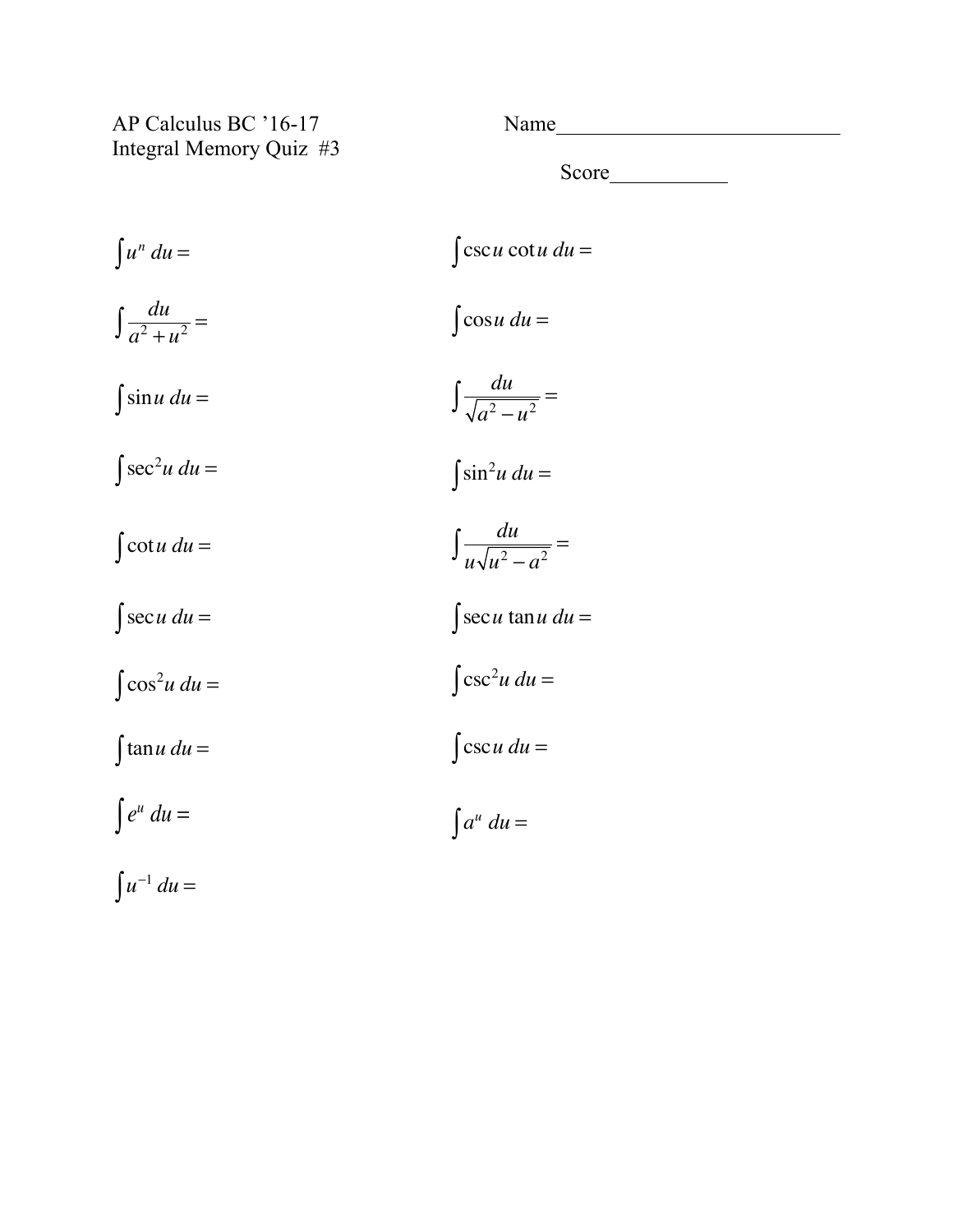|    | AP Calculus BC '16-17<br>Anti Derivative Test                                                                           | Name                                                          |  |  |  |  |  |
|----|-------------------------------------------------------------------------------------------------------------------------|---------------------------------------------------------------|--|--|--|--|--|
|    |                                                                                                                         |                                                               |  |  |  |  |  |
| 1. | Which of the following statements are true?                                                                             |                                                               |  |  |  |  |  |
|    | I. $\int (\sin^3 x \cos^2 x) dx = \frac{1}{5} \cos^5 x - \frac{1}{3} \cos^3 x + c$                                      |                                                               |  |  |  |  |  |
|    | II. $\int \sec 2x dx = 2 \sec 2x \tan 2x + c$                                                                           |                                                               |  |  |  |  |  |
|    | III. $\left  \left( \frac{3x^2 + 6x - 4}{(x^3 + 3x^2 - 4x + 2)^2} \right) dx = \ln  x^3 + 3x^2 - 4x + 2 ^2 + c \right $ |                                                               |  |  |  |  |  |
|    | a) I only<br>b) II only $c)$                                                                                            | III only                                                      |  |  |  |  |  |
|    | (e)<br>$\mathbf{d}$<br>I and II only                                                                                    | II and III only                                               |  |  |  |  |  |
|    | 2. $\int \frac{x^2-1}{x} dx =$                                                                                          |                                                               |  |  |  |  |  |
|    | a) $\frac{1}{2} \ln  x^2 - 1  + C$                                                                                      | b) $\frac{1}{2}(x^2-1)^2 + C$ c) $\frac{x^2}{2} - \ln x  + C$ |  |  |  |  |  |
|    | d) $x - \frac{1}{x} + C$                                                                                                | e) $1+x^{-2}+C$                                               |  |  |  |  |  |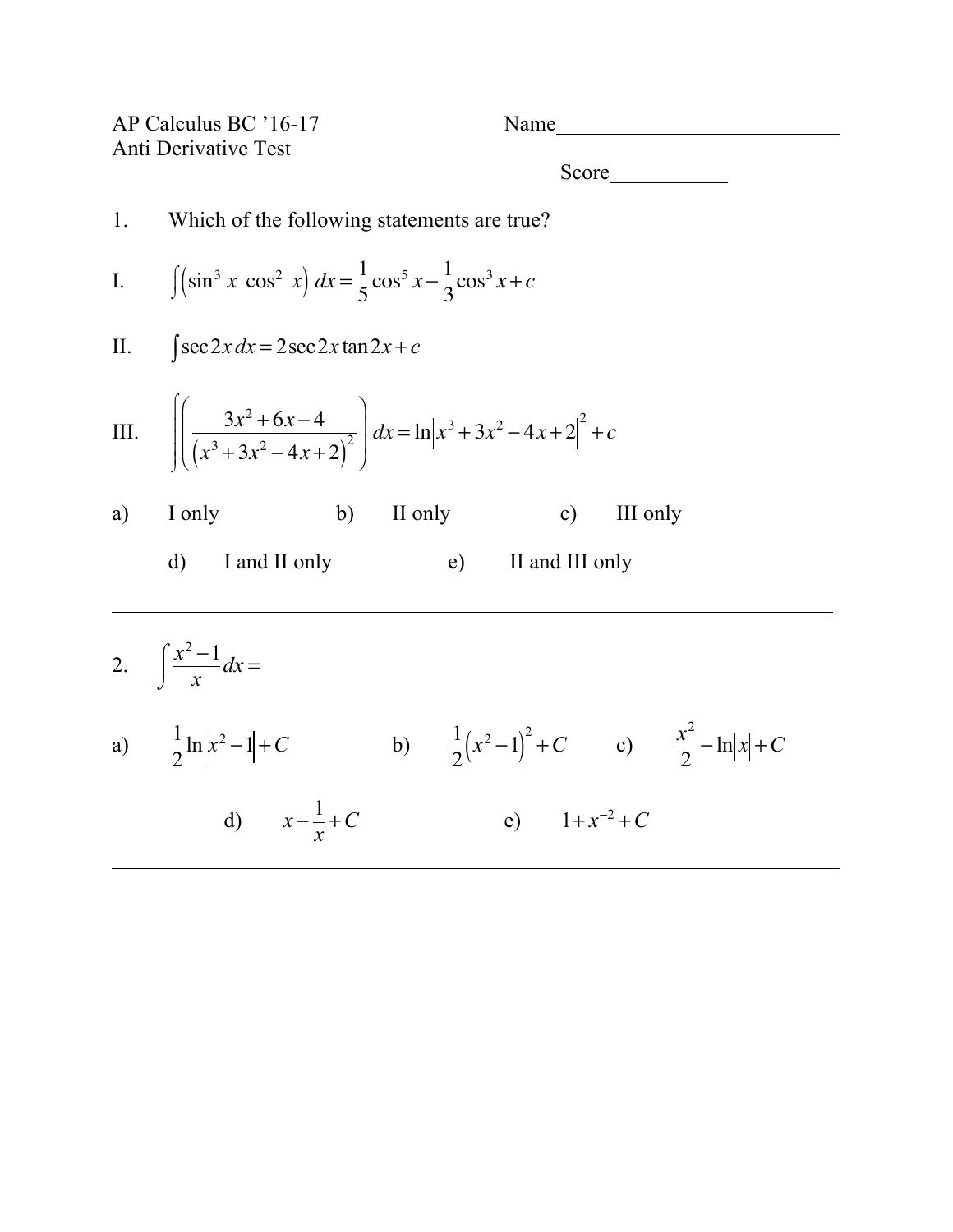|    |                                              |  |  |  |  | 3. If $\frac{dy}{dx} = \sin x \cos^3 x$ and if $y = 1$ when $x = \pi$ , what is the value of y when $x =$ |  |  |                                                                               |  |
|----|----------------------------------------------|--|--|--|--|-----------------------------------------------------------------------------------------------------------|--|--|-------------------------------------------------------------------------------|--|
| 0? | a) $-2$ b) $-1$ c) 0 d) 1 e) 2               |  |  |  |  |                                                                                                           |  |  |                                                                               |  |
|    | 4. $\int \frac{e^{\sqrt{x}}}{\sqrt{x}} dx =$ |  |  |  |  |                                                                                                           |  |  |                                                                               |  |
|    |                                              |  |  |  |  |                                                                                                           |  |  | a) $2e^{\sqrt{x}} + c$ b) $\frac{1}{2}e^{\sqrt{x}} + c$ c) $e^{\sqrt{x}} + c$ |  |
|    |                                              |  |  |  |  | d) $2\sqrt{x} e^{\sqrt{x}} + c$ e) $\frac{e^{\sqrt{x}}}{2} + c$                                           |  |  |                                                                               |  |

5. Which of the following differential equations corresponds to the slope field shown in the figure below?

 $2\sqrt{x}$ 

a) 
$$
\frac{dy}{dx} = x^2y
$$
 b)  $\frac{dy}{dx} = y^2$  c)  $\frac{dy}{dx} = x^2$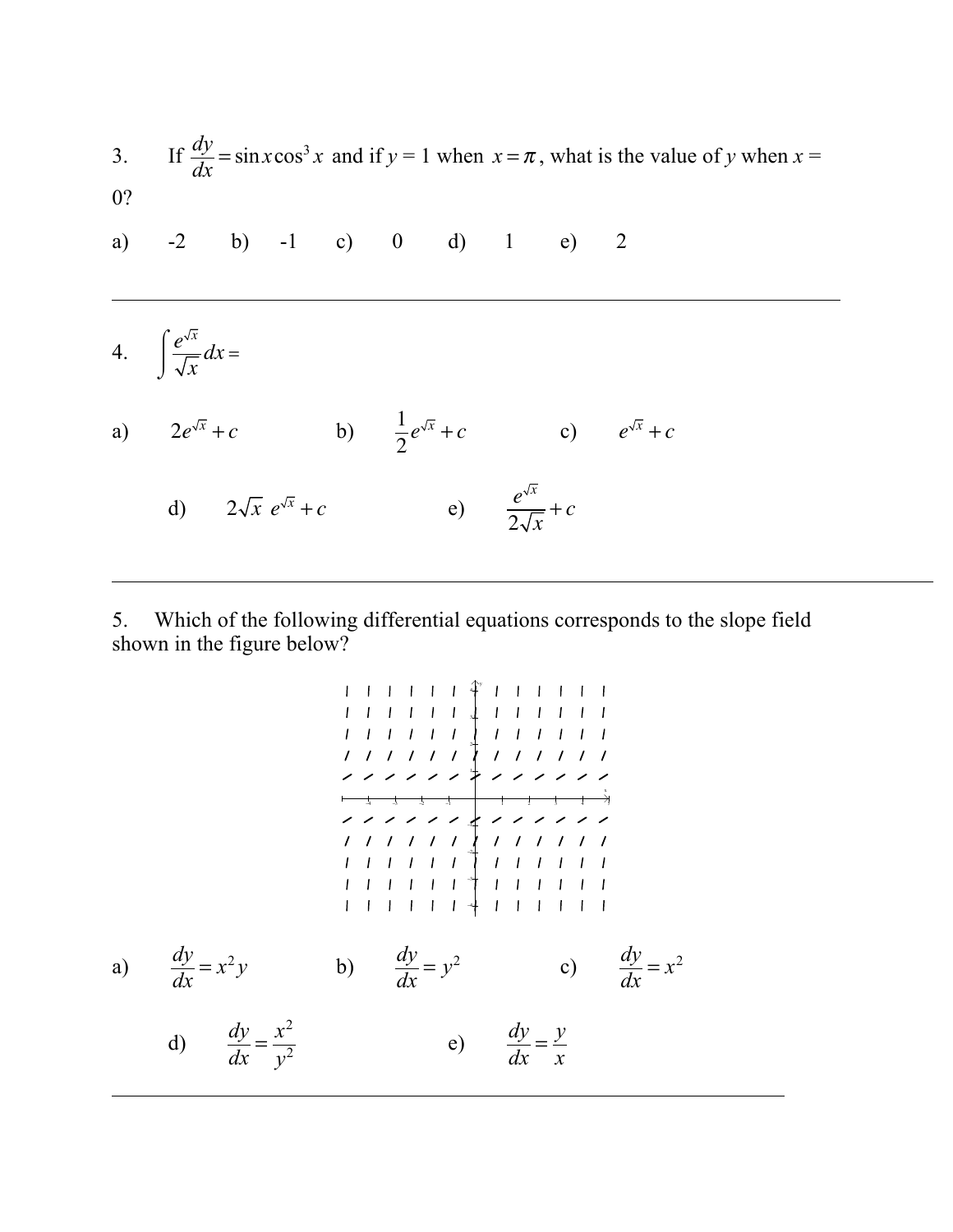6. Which of the following equations might be the solution to the slope field shown in the figure below?



7. Identify is the mistake (if any) in this process:

|            |              | $\frac{dy}{dx} = 6x^2y^2$   |        |  |               |                      |  |  |
|------------|--------------|-----------------------------|--------|--|---------------|----------------------|--|--|
| Step $1$ : |              | $\frac{1}{y^2}dy = 6x^2 dx$ |        |  |               |                      |  |  |
| Step 2:    |              | $\ln  y^2  = 2x^3 + c$      |        |  |               |                      |  |  |
| Step 3:    |              | $v^2 = e^{2x^3+c}$          |        |  |               |                      |  |  |
| Step 4:    |              | $y = \pm \sqrt{ke^{2x^3}}$  |        |  |               |                      |  |  |
| a)         | Step 1       | b)                          | Step 2 |  | $\mathbf{c})$ | Step 3               |  |  |
|            | $\mathbf{d}$ | Step 4                      | e)     |  |               | There is no mistake. |  |  |
|            |              |                             |        |  |               |                      |  |  |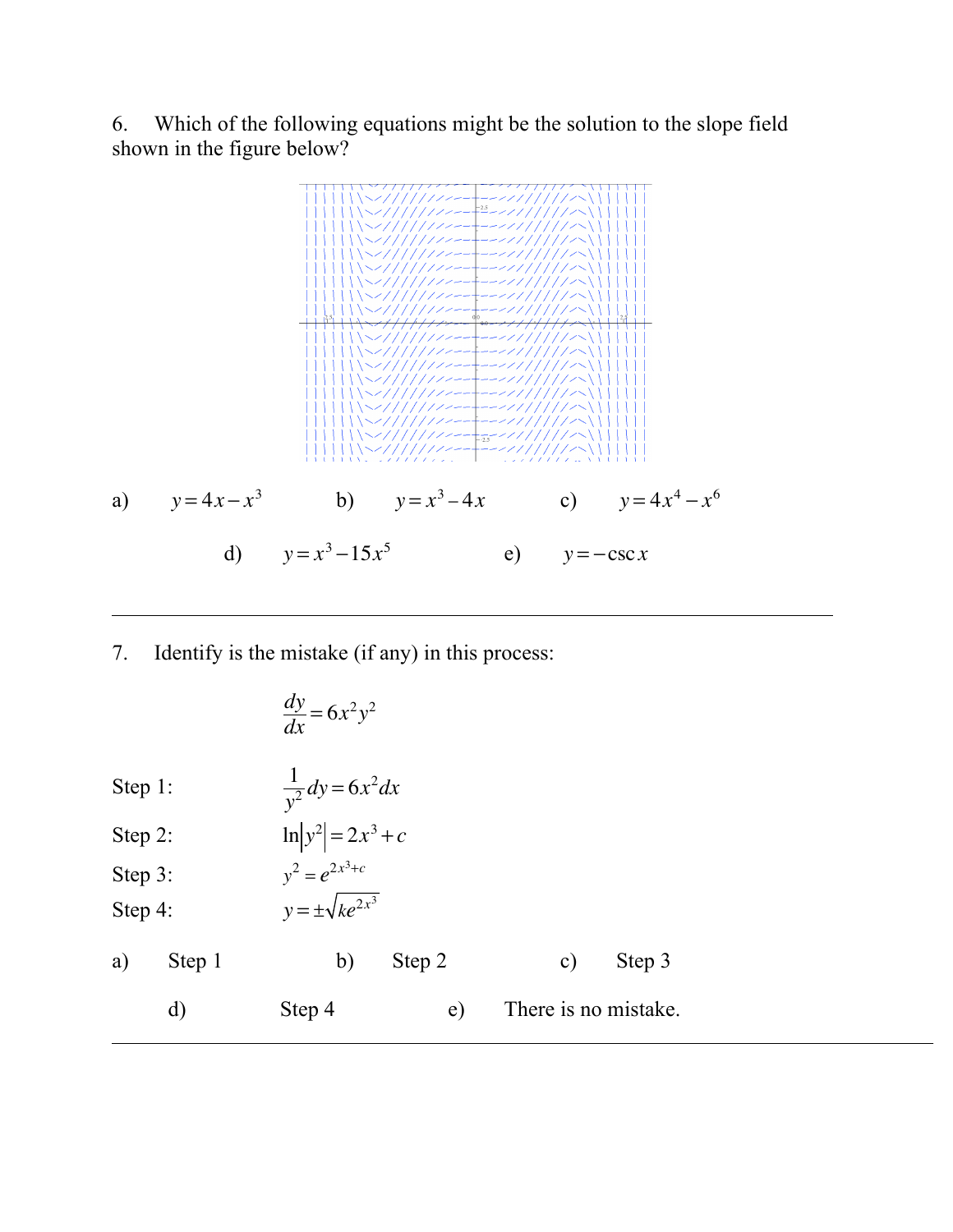$$
8. \quad \int \left(\frac{z^4 - 6z - 5}{3z^2}\right) dz
$$

9. 
$$
\int \frac{x^5}{(x^2-1)^{5/2}} dx
$$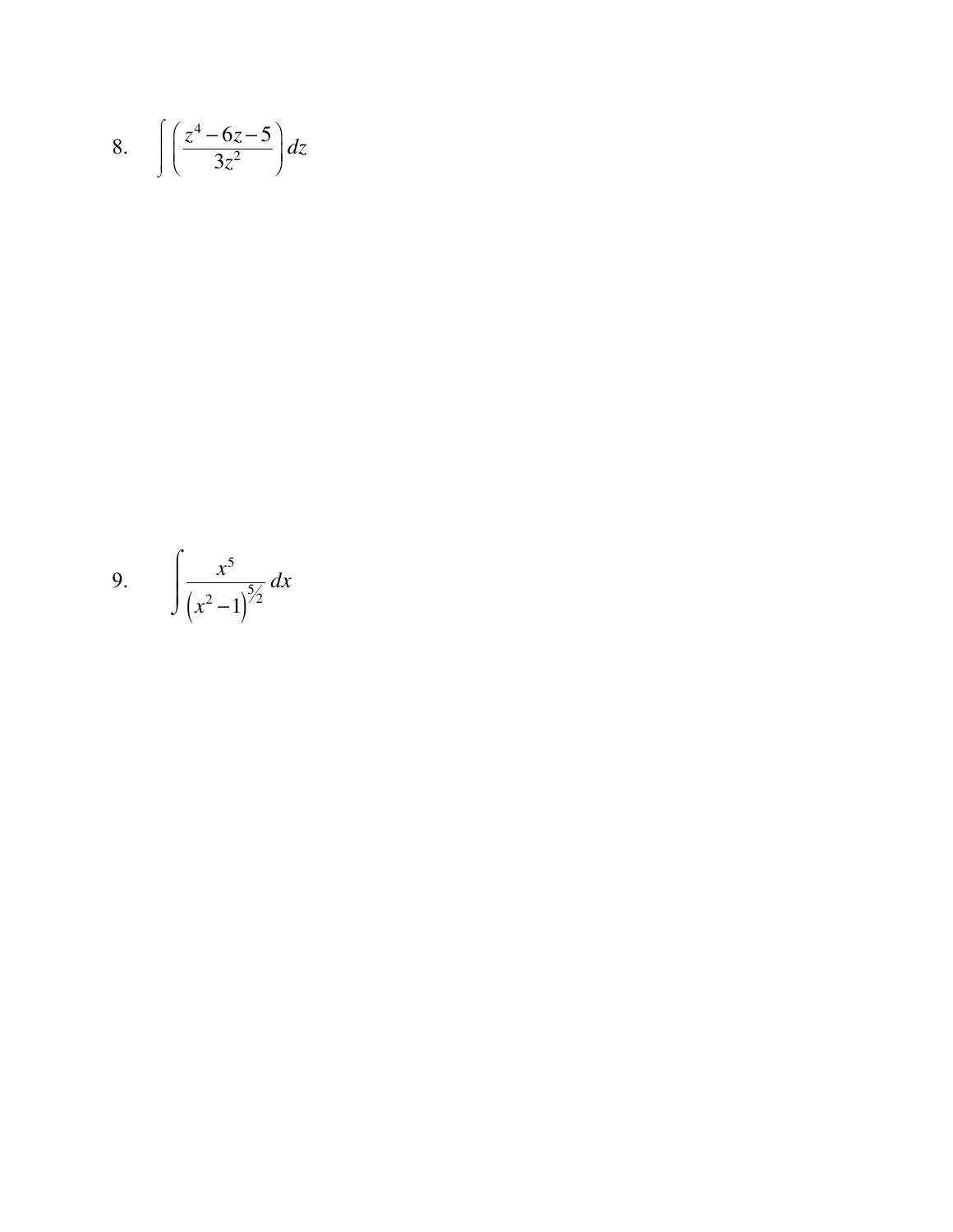10. 
$$
\int \left(7x^3 - x\cos^2\left(x^2\right) + \frac{\cos x}{e^{\sin x}}\right) dx
$$

$$
11. \qquad \int \left( x\sqrt{4x^2+1} \right) dx
$$

12. The acceleration of a particle is described by  $a(t) = 36t^2 - 12t + 8$ . Find the distance equation for  $x(t)$  if  $v(1) = 1$  and  $x(1) = 3$ .